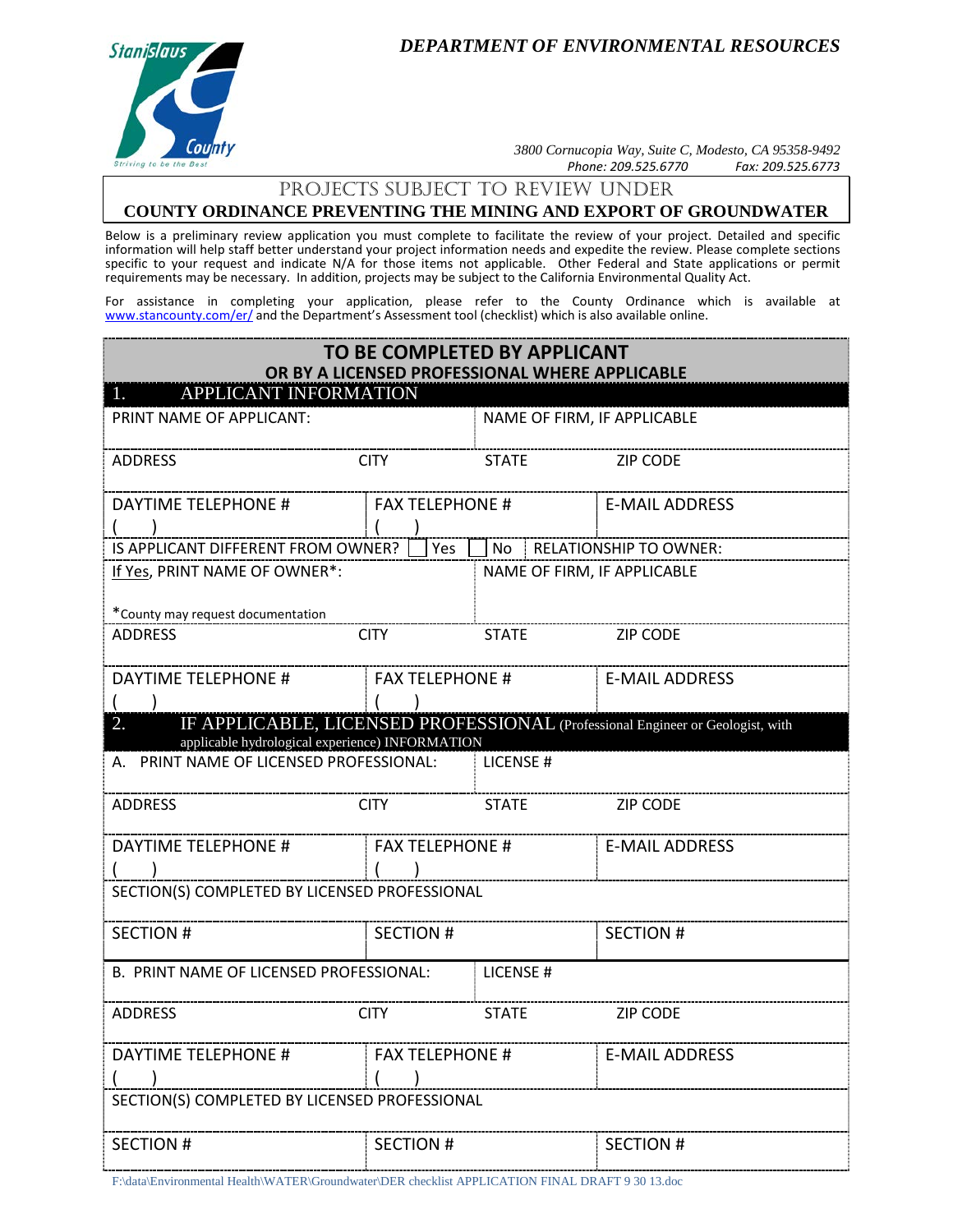|           | Please note: To initiate a review of your proposed project, staff will need to conduct a California<br>Environmental Quality Act (CEQA) evaluation to determine whether possible impacts may result. To<br>complete this process, more detailed information may need to be requested from the project applicant. County<br>staff will conduct this analysis at the expense of the Applicant. Please refer to "Notice to All Applicants" |
|-----------|-----------------------------------------------------------------------------------------------------------------------------------------------------------------------------------------------------------------------------------------------------------------------------------------------------------------------------------------------------------------------------------------------------------------------------------------|
|           | 3. GENERAL PROJECT INFORMATION                                                                                                                                                                                                                                                                                                                                                                                                          |
| A.        | Project Location, Parcel Size and Address: (Example: 1234 Alpine Way, Modesto, CA, 1.0 acre)                                                                                                                                                                                                                                                                                                                                            |
| <b>B.</b> | Existing Use of the Property:                                                                                                                                                                                                                                                                                                                                                                                                           |
|           |                                                                                                                                                                                                                                                                                                                                                                                                                                         |
| C.        | Proposed Use of the Property. Explain the need for this project and the intended use of<br>the groundwater. Attach separate sheets if needed:                                                                                                                                                                                                                                                                                           |
| D.        | Provide details about the number of wells, production rates, and production schedule.                                                                                                                                                                                                                                                                                                                                                   |
|           | Please attach $(1)$ at least one e-log so we can determine the local stratigraphy, $(2)$ a map<br>showing the location of the project wells (existing or planned), Assessor's Parcel<br>information, and (3) screened intervals of project wells. (A Licensed Professional<br>should be consulted – refer to item $#2$ .)                                                                                                               |
|           |                                                                                                                                                                                                                                                                                                                                                                                                                                         |
| Е.        | Is the pumped groundwater going to be conveyed out of the County?<br>  Yes<br>N <sub>0</sub><br>If Yes, provide specific timeframes and location groundwater will be conveyed to.                                                                                                                                                                                                                                                       |
|           |                                                                                                                                                                                                                                                                                                                                                                                                                                         |
| F.        | State how you believe this project will not have an adverse environmental or economic<br>impact:                                                                                                                                                                                                                                                                                                                                        |
|           |                                                                                                                                                                                                                                                                                                                                                                                                                                         |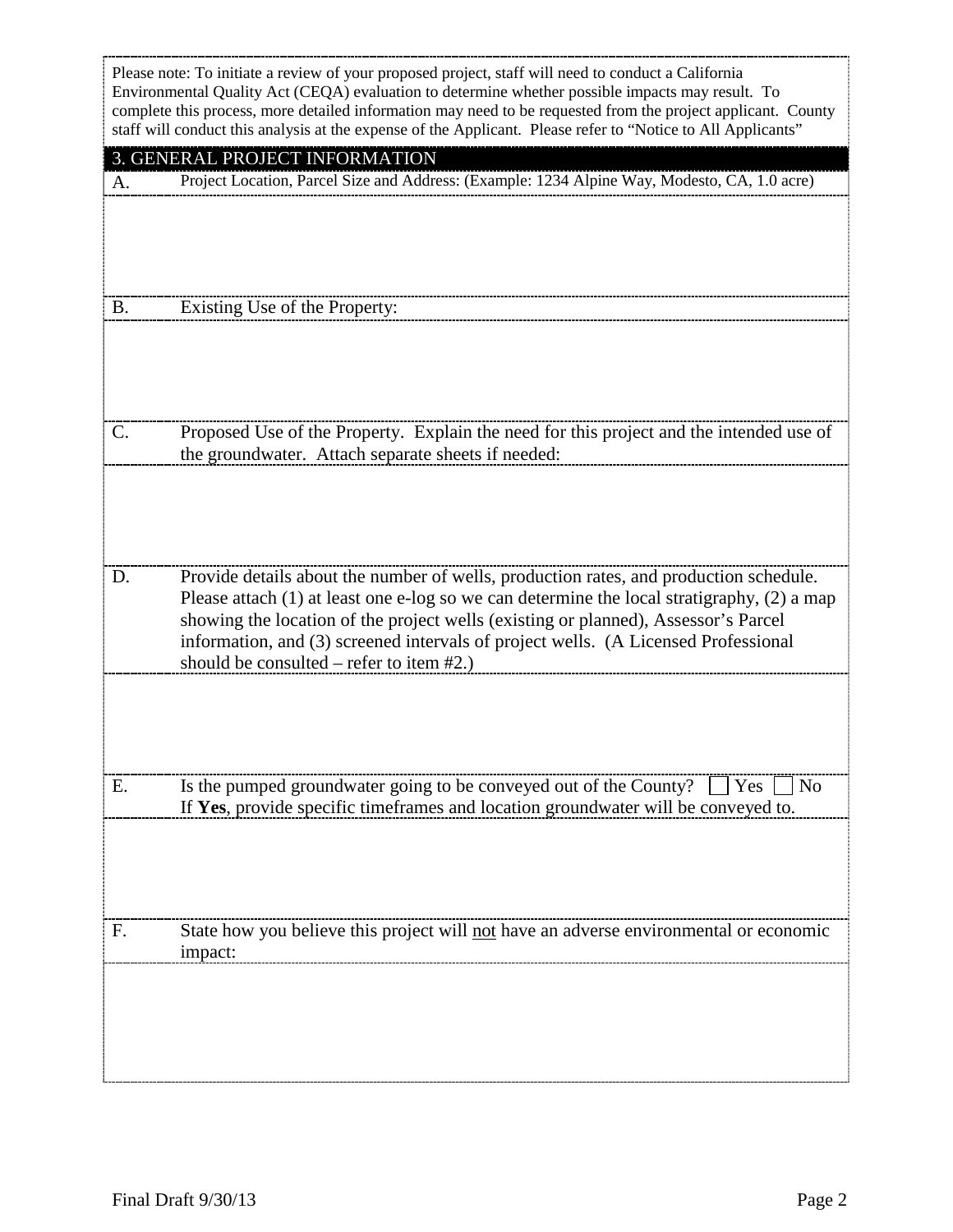| G. | Explain whether this project involves exporting during periods of emergency                                                                                                                                                                                                                                                                                                 |
|----|-----------------------------------------------------------------------------------------------------------------------------------------------------------------------------------------------------------------------------------------------------------------------------------------------------------------------------------------------------------------------------|
|    | a. An emergency includes (1) states of emergency as described in the California<br>Government Code, section 8558; (2) states of water shortage emergency as determined<br>by the California Department of Water Resources; or (3) determination by the<br>Stanislaus County Board of Supervisors that groundwater within the County can assist<br>areas outside the County. |
|    | b. Groundwater extraction for the purpose of emergency relief shall be metered, so<br>precise volumes of water exported can be determined.                                                                                                                                                                                                                                  |
|    | c. The duration of groundwater extraction for the purpose of emergency relief shall not<br>exceed the time frame of the emergency. Groundwater extraction for the purpose of<br>emergency relief does not set precedents or entitles the exporter to future exports.                                                                                                        |
|    |                                                                                                                                                                                                                                                                                                                                                                             |
| H. | Quantify, based on the information provided in 3-D above, the anticipated groundwater<br>usage to enable County staff to determine whether mining is occurring. Also, explain<br>whether this project is part of an existing local water agency or purveyor. If Yes, state<br>name:                                                                                         |
|    |                                                                                                                                                                                                                                                                                                                                                                             |
|    |                                                                                                                                                                                                                                                                                                                                                                             |

## **INDEMNIFICATION:**

In consideration of the County's processing and consideration of this application for approval of the groundwater project being applied for (the "Project"), and the related CEQA consideration by the County, the Owner and Applicant, jointly and severally, agree to indemnify the County of Stanislaus ("County") from liability or loss connected with the Project approvals as follows:

1. The Owner and Applicant shall defend, indemnify and hold harmless the County and its agents, officers and employees from any claim, action, or proceeding against the County or its agents, officers or employees to attack, set aside, void, or annul the Project or any prior or subsequent development approvals regarding the Project or Project condition imposed by the County or any of its agencies, departments, commissions, agents, officers or employees concerning the said Project, or to impose personal liability against such agents, officers or employees resulting from their involvement in the Project, including any claim for private attorney general fees claimed by or awarded to any party from County.

The obligations of the Owner and Applicant under this Indemnification shall apply regardless of whether any permits or entitlements are issued.

- 2. The County will promptly notify Owner and Applicant of any such claim, action, or proceeding that is or may be subject to this Indemnification and, will cooperate fully in the defense.
- 3. The County may, within its unlimited discretion, participate in the defense of any such claim, action, or proceeding if the County defends the claim, actions, or proceeding in good faith.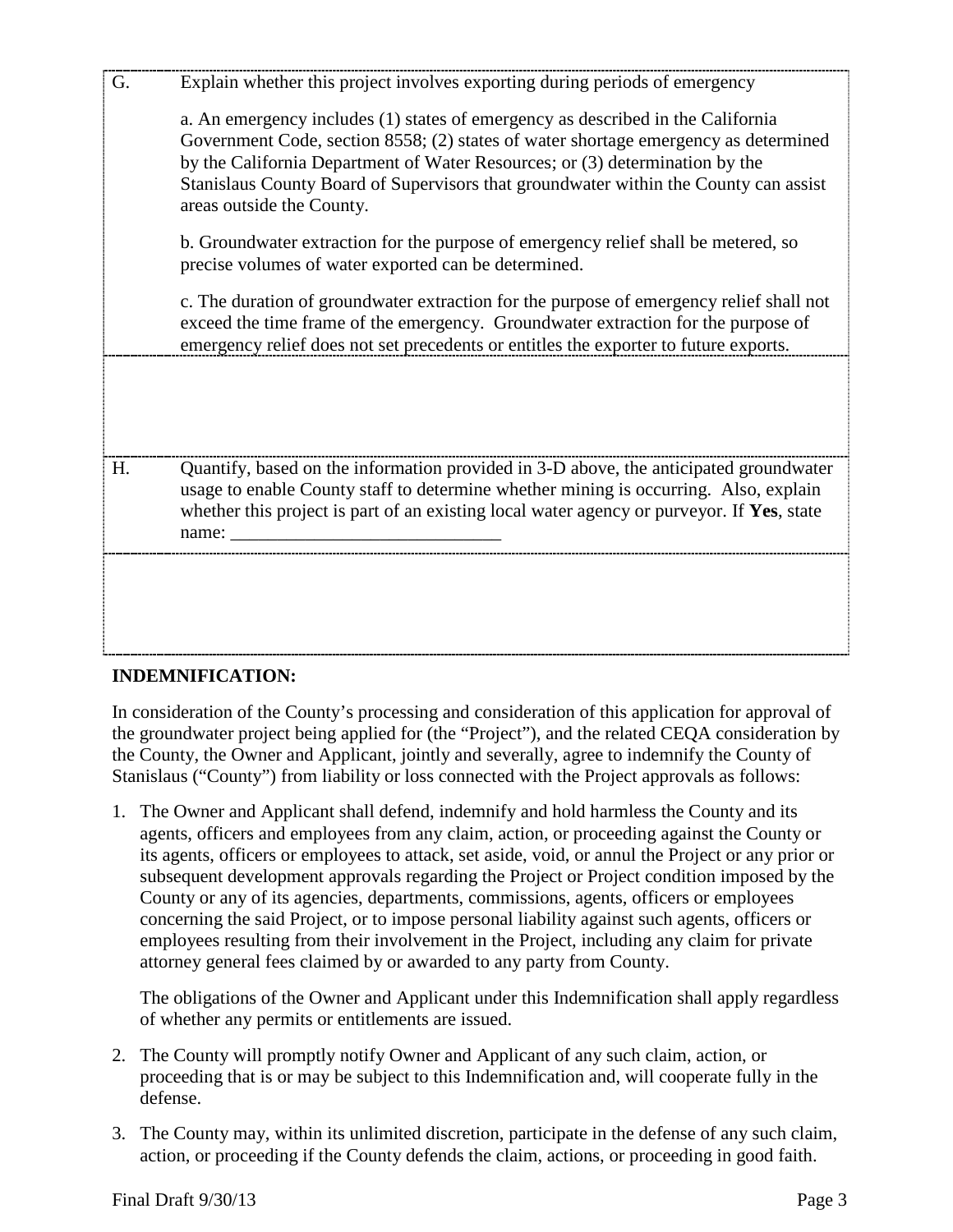To the extent that County uses any of its resources responding to such claim, action, or proceeding, Owner and Applicant will reimburse County upon demand. Such resources include, but are not limited to, staff time, court costs, County Counsel's time at their regular rate for external or non-County agencies, and any other direct or indirect cost associated with responding to the claim, action, or proceedings.

- 4. The Owner and Applicant shall not be required to pay or perform any settlement by the County of such claim, action or proceeding unless the settlement is approved in writing by Owner and Applicant, which approval shall not be unreasonably withheld.
- 5. The Owner and Applicant shall pay all court ordered costs and attorney fees.
- 6. This Indemnification represents the complete understanding between the Owner and Applicant and the County with respect to matters set forth herein.

The Stanislaus County Department of Environmental Resources (DER) will notify the applicant of the date in which the completed information has been received. This date will trigger the 30 day review period to determine whether the application is complete. If additional information is needed or requested, this will trigger another 30-day review period.

**IN WITNESS WHEREOF, by their signature below, the Owner and Applicant hereby acknowledge that they have read, understand and agree to perform their obligations under this Indemnification.**

 $\overline{\text{Signature of Applicant}/\text{Date}}$  Signature of Owner(s)/Power of Attorney/Legal Representative/Date

• *Applications are not valid without the property owner's signature.* 

**APPEALS: An appeals process is included in the ordinance**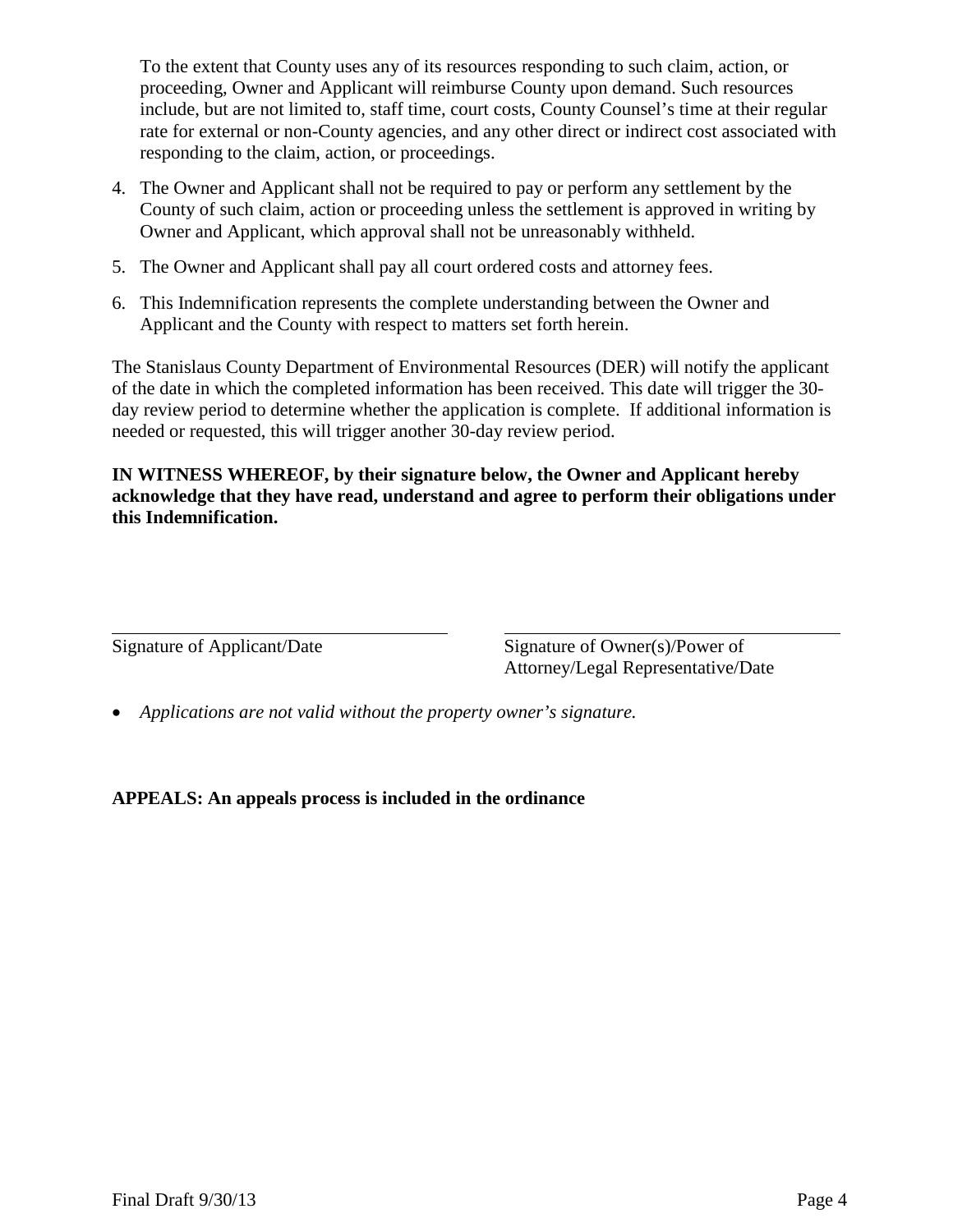

# **NOTICE TO ALL APPLICANTS**

## **REQUIRED ADDITIONAL FEE: CALIFORNIA FISH & GAME CODE:**

Pursuant to California Fish & Game Code §711.4, the County of Stanislaus is required to collect filing fees for the California Department of Fish and Wildlife for all projects subject to the California Environmental Quality Act (CEQA) unless a fee exemption is provided in writing from the California Department of Fish and Wildlife. Pursuant to California Fish & Game Code §711.4(d), all applicable fees are required to be paid **within 5 DAYS of approval** of any project subject to CEQA. These fees are subject to change without County approval required and are expected to increase yearly. Please contact the Department of Environmental Resources or refer to the current fee schedule for information on current fee amounts.

If a required filing fee is not paid for a project, the project will not be operative, vested or final and any local permits issued for the project will be invalid. (Section 711.4(c)(3) of the Fish and Game Code.)

Under the revised statute, a lead agency may no longer exempt a project from the filing fee requirement by determining that the project will have a de minimis effect on fish and wildlife. Instead, a filing fee will have to be paid unless the project will have *no effect* on fish and wildlife. (Section 711.4 (c)(2) of the Fish and Game Code). If the project will have any effect on fish and wildlife resources, even a minimal or de minimis effect, the fee is required.

A project proponent who believes the project will have *no* effect on fish and wildlife should contact the California Department of Fish and Wildlife. If the California Department of Fish and Wildlife concurs the project will have no such effect, the Department will provide the project proponent with a form that will exempt the project from the filing fee requirement. Project proponents may contact the Department by phone at (916) 651-0603 or through the Department's website at www.dfg.ca.gov.

Pursuant to California Fish & Game Code  $\S711.4(e)(3)$ , the department (CDFW) shall assess a penalty of 10 percent of the amount of fees due for any failure to remit the amount payable when due. The department may pursue collection of delinquent fees through the Controller's office pursuant to Section 12419.5 of the Government Code.

Additionally California Fish & Game Code §711.4(f) states the following: Notwithstanding Section 12000, failure to pay the fee under subdivision (d) is not a misdemeanor. All unpaid fees are a statutory assessment subject to collection under procedures as provided in the Revenue and Taxation Code.

Failure to pay the necessary fee will also extend the statute of limitations for challenging the environmental determination made by the County, thus increasing exposure to legal challenge. The type of environmental determination to be made by the County may be discussed with the project reviewer following the environmental review stage of the project and will be outlined in a Board of Supervisor's staff report.

#### **REQUIRED ADDITIONAL FEE: STANISLAUS COUNTY RECORDER:**

Upon approval of the proposed project, Stanislaus County will record either a "Notice of Exemption" or a "Notice of Determination" pursuant to CEQA Guidelines. The Clerk Recorder charges an additional fee of **\$57.00** for recording these documents. A separate check made payable to **"Stanislaus County**" is due and payable **within 5 DAYS of approval** of the project.